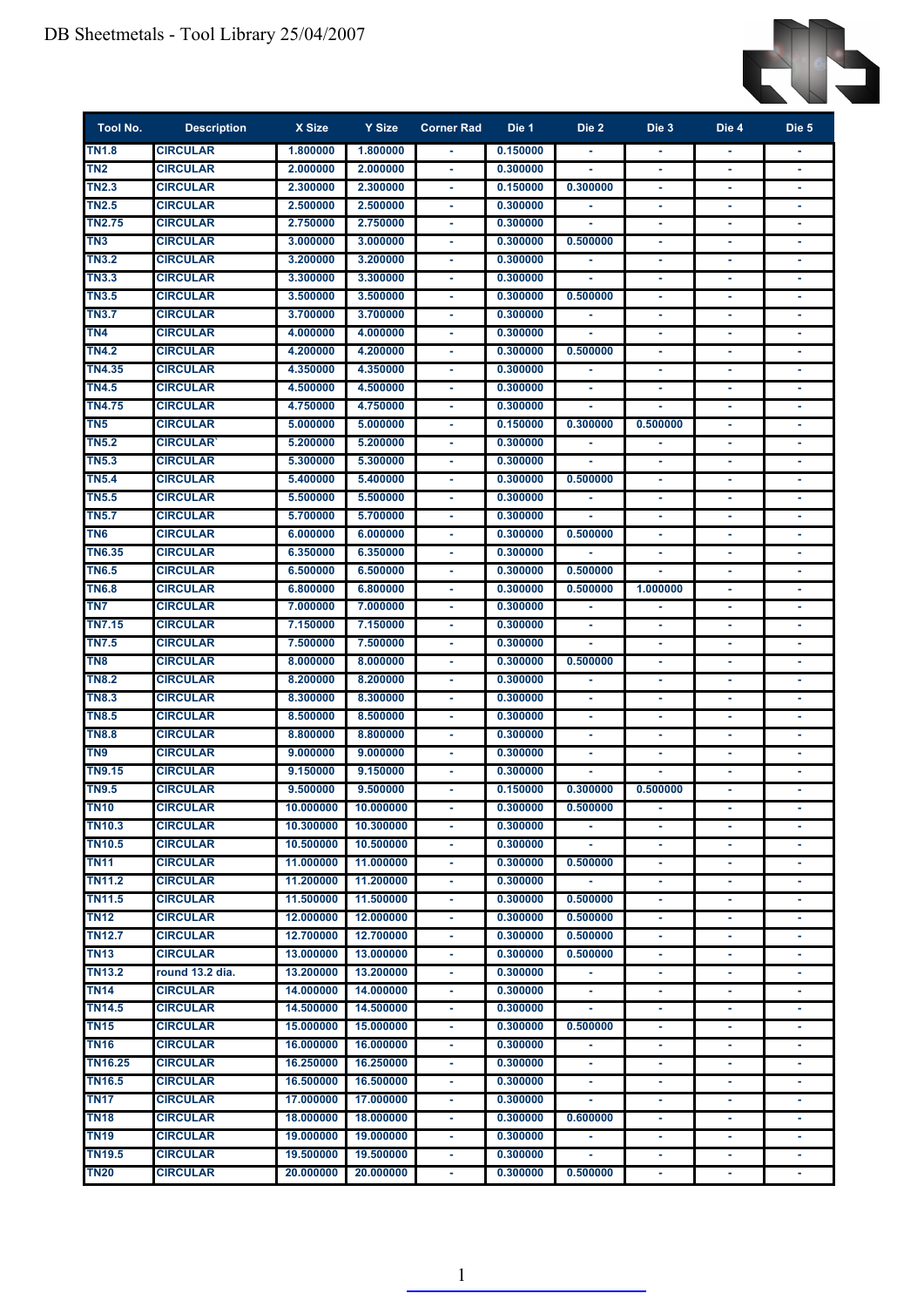| <b>Tool No.</b> | <b>Description</b>    | X Size     | Y Size     | <b>Corner Rad</b> | Die 1    | Die 2    | Die 3          | Die 4          | Die 5 |
|-----------------|-----------------------|------------|------------|-------------------|----------|----------|----------------|----------------|-------|
| <b>TN20.6</b>   | <b>CIRCULAR</b>       | 20.600000  | 20.600000  |                   | 0.300000 |          |                |                |       |
| <b>TN21</b>     | <b>CIRCULAR</b>       | 21.000000  | 21.000000  |                   | 0.300000 | 0.500000 |                |                |       |
| <b>TN22</b>     | <b>CIRCULAR</b>       | 22.000000  | 22.000000  |                   | 0.300000 |          |                |                |       |
| <b>TN22.5</b>   | <b>CIRCULAR</b>       | 22.500000  | 22.500000  |                   | 0.300000 |          |                |                |       |
| <b>TN22.85</b>  | <b>CIRCULAR</b>       | 22.850000  | 22.850000  |                   | 0.500000 |          |                |                |       |
| <b>TN24</b>     | <b>CIRCULAR</b>       | 24.000000  | 24.000000  |                   | 0.300000 |          |                |                |       |
| <b>TN25.4</b>   | <b>CIRCULAR</b>       | 25.400000  | 25.400000  |                   | 0.300000 | 0.500000 | 1.000000       |                |       |
| <b>TN26</b>     | <b>ROUND</b>          | 26.000000  | 26.000000  |                   | 0.250000 |          |                |                |       |
| <b>TN28</b>     | <b>CIRCULAR</b>       | 28.000000  | 28.000000  |                   | 0.300000 |          |                |                |       |
| <b>TN28.75</b>  | <b>CIRCULAR</b>       | 28.750000  | 28.750000  |                   | 0.250000 |          |                |                |       |
| <b>TN30</b>     | <b>CIRCULAR</b>       | 30.000000  | 30.000000  |                   | 0.300000 | 0.500000 |                |                |       |
| <b>TN30.8</b>   | <b>CIRCULAR</b>       | 30.800000  | 30.800000  | $\blacksquare$    | 0.200000 |          | ٠              |                |       |
| <b>TN31.5</b>   | <b>CIRCULAR</b>       | 31.500000  | 31.500000  | $\sim$            | 0.300000 | 0.500000 | ٠              | ٠              |       |
| <b>TN32.5</b>   | <b>CIRCULAR</b>       | 32.500000  | 32.500000  | $\blacksquare$    | 0.500000 | ä,       | ٠              | ٠              |       |
| <b>TN34.5</b>   | <b>CIRCULAR</b>       | 34.500000  | 34.500000  | $\sim$            | 0.250000 | ٠        | ٠              | ٠              | ۰     |
| <b>TN35</b>     | use 35.5 die .3       | 35.000000  | 35.000000  | ٠                 | 1.000000 | ÷        | ٠              | ٠              |       |
| <b>TN35.5</b>   | <b>CIRCULAR</b>       | 35.500000  | 35.500000  | ٠                 | 0.300000 |          |                |                |       |
| <b>TN38</b>     | <b>CIRCULAR</b>       | 38.000000  | 38.000000  |                   | 0.300000 |          | ä,             | ä,             |       |
| <b>TN38.5</b>   | <b>CIRCULAR</b>       | 38.500000  | 38.500000  |                   | 0.300000 |          | ٠              |                |       |
| <b>TN40.25</b>  | <b>CIRCULAR</b>       | 40.250000  | 40.250000  |                   | 0.400000 | ٠        | ٠              | ٠              |       |
| <b>TN40.9</b>   | <b>CIRCULAR</b>       | 40.900000  | 40.900000  |                   | 0.250000 | ٠        | ٠              | ٠              | ٠     |
| <b>TN41</b>     | <b>CIRCULAR</b>       | 41.000000  | 41.000000  |                   | 0.300000 |          |                | ÷              |       |
| <b>TN42</b>     | <b>CIRCULAR</b>       | 42.000000  | 42.000000  |                   | 0.300000 | ٠        |                | ×,             |       |
| <b>TN45</b>     | <b>CIRCULAR</b>       | 45.000000  | 45.000000  |                   | 0.600000 |          |                |                |       |
| <b>TN50</b>     | <b>CIRCULAR 50dia</b> | 50.000000  | 50.000000  |                   | 0.300000 | 0.500000 |                |                |       |
| <b>TN52</b>     | <b>CIRCULAR</b>       | 52.000000  | 52.000000  |                   | 0.300000 |          |                |                |       |
| <b>TN53</b>     | <b>CIRCULAR</b>       | 53.000000  | 53.000000  |                   | 0.300000 |          |                |                |       |
| <b>TN63.6</b>   | <b>CIRCULAR</b>       | 63.600000  | 63.600000  |                   | 0.300000 |          |                |                |       |
| <b>TN68</b>     | 68 dia BLNKNG T       | 68.000000  | 68.000000  |                   | 0.300000 |          |                |                |       |
| <b>TN75</b>     | <b>CIRCULAR</b>       | 75.000000  | 75.000000  |                   | 0.200000 |          |                |                |       |
| <b>TN80</b>     | <b>CIRCULAR</b>       | 80,000000  | 80.000000  |                   | 0.300000 |          |                |                |       |
| <b>TN88.9</b>   | <b>CIRCULAR</b>       | 88.900000  | 88.900000  |                   | 0.350000 |          |                |                |       |
| <b>TN103.5</b>  | <b>SQUARE</b>         | 3.500000   | 3.500000   |                   | 0.150000 | 0.300000 |                |                |       |
| <b>TN104</b>    | <b>SQUARE</b>         | 4.000000   | 4.000000   |                   | 0.300000 |          |                |                |       |
| <b>TN105</b>    | <b>SQUARE</b>         | 5.000000   | 5.000000   |                   | 0.150000 | 0.300000 | 0.500000       |                |       |
| <b>TN106.4</b>  | <b>SQUARE</b>         | 6.400000   | 6.400000   |                   | 0.300000 | 0.500000 |                | ٠              | ٠     |
| <b>TN108</b>    | <b>SQUARE</b>         | 8.000000   | 8.000000   |                   | 0.300000 | 0.500000 |                |                |       |
| <b>TN108.6</b>  | <b>SQUARE</b>         | 8.600000   | 8.600000   | ÷.                | 0.300000 | ä,       |                | ٠              |       |
| <b>TN110</b>    | <b>SQUARE</b>         | 10.000000  | 10.000000  | $\blacksquare$    | 0.150000 | 0.300000 | 0.500000       | $\blacksquare$ |       |
| <b>TN111</b>    | <b>SQUARE</b>         | 11.000000  | 11.000000  | $\blacksquare$    | 0.300000 | 0.500000 | ٠              | ٠              | ٠     |
| <b>TN111.5</b>  | <b>SQUARE</b>         | 11.500000  | 11.500000  | $\blacksquare$    | 0.300000 | 0.500000 | $\blacksquare$ | ٠              |       |
| <b>TN112</b>    | <b>SQUARE</b>         | 12.000000  | 12.000000  | $\blacksquare$    | 0.300000 |          | ä,             | ٠              | ٠     |
| <b>TN112.4</b>  | <b>SQUARE</b>         | 12.400000  | 12.400000  | $\blacksquare$    | 0.300000 | 0.500000 | ٠              | ٠              |       |
| <b>TN113</b>    | <b>SQUARE</b>         | 13,000000  | 13.000000  | $\blacksquare$    | 0.300000 | 0.500000 | ٠              | ٠              |       |
| <b>TN114</b>    | <b>SQUARE</b>         | 14.000000  | 14.000000  | ٠                 | 0.300000 | 0.500000 | ٠              | ٠              | ٠     |
| <b>TN114.3</b>  | <b>CIRCULAR</b>       | 114.300000 | 114.300000 | ٠                 | 0.300000 |          |                | ٠              | ٠     |
| <b>TN115</b>    | <b>SQUARE</b>         | 15.000000  | 15.000000  |                   | 0.150000 | 0.300000 | 0.500000       | 1.000000       | ٠     |
| <b>TN119</b>    | <b>SQUARE</b>         | 19.000000  | 19.000000  |                   | 0.300000 |          |                | ٠              | ٠     |
| <b>TN120</b>    | <b>SQUARE</b>         | 20.000000  | 20.000000  |                   | 0.150000 | 0.300000 | 0.500000       |                |       |
| <b>TN125</b>    | <b>SQUARE</b>         | 25.000000  | 25.000000  |                   | 0.150000 | 0.300000 | 0.500000       |                |       |
| <b>TN127</b>    | <b>SQUARE</b>         | 27.000000  | 27.000000  |                   | 0.250000 |          |                | ٠              |       |
| <b>TN135</b>    | <b>SQUARE</b>         | 35.000000  | 35.000000  |                   | 0.150000 | 0.300000 | 0.500000       |                |       |
| <b>TN140</b>    | <b>SQUARE</b>         | 40.000000  | 40.000000  |                   | 0.400000 |          |                |                |       |
| <b>TN150</b>    | <b>SQUARE</b>         | 50.000000  | 50.000000  |                   | 0.300000 | 0.500000 |                |                |       |
| <b>TN210.35</b> | <b>RECTANGULAR</b>    | 10.000000  | 3.500000   |                   | 0.300000 | 0.500000 |                |                |       |
| <b>TN213.57</b> | <b>RECTANGULAR</b>    | 13.000000  | 5.700000   |                   | 0.300000 |          |                |                |       |
| TN215.03        | <b>RECTANGULAR</b>    | 15.000000  | 3.000000   |                   | 0.150000 | 0.300000 | 0.500000       |                |       |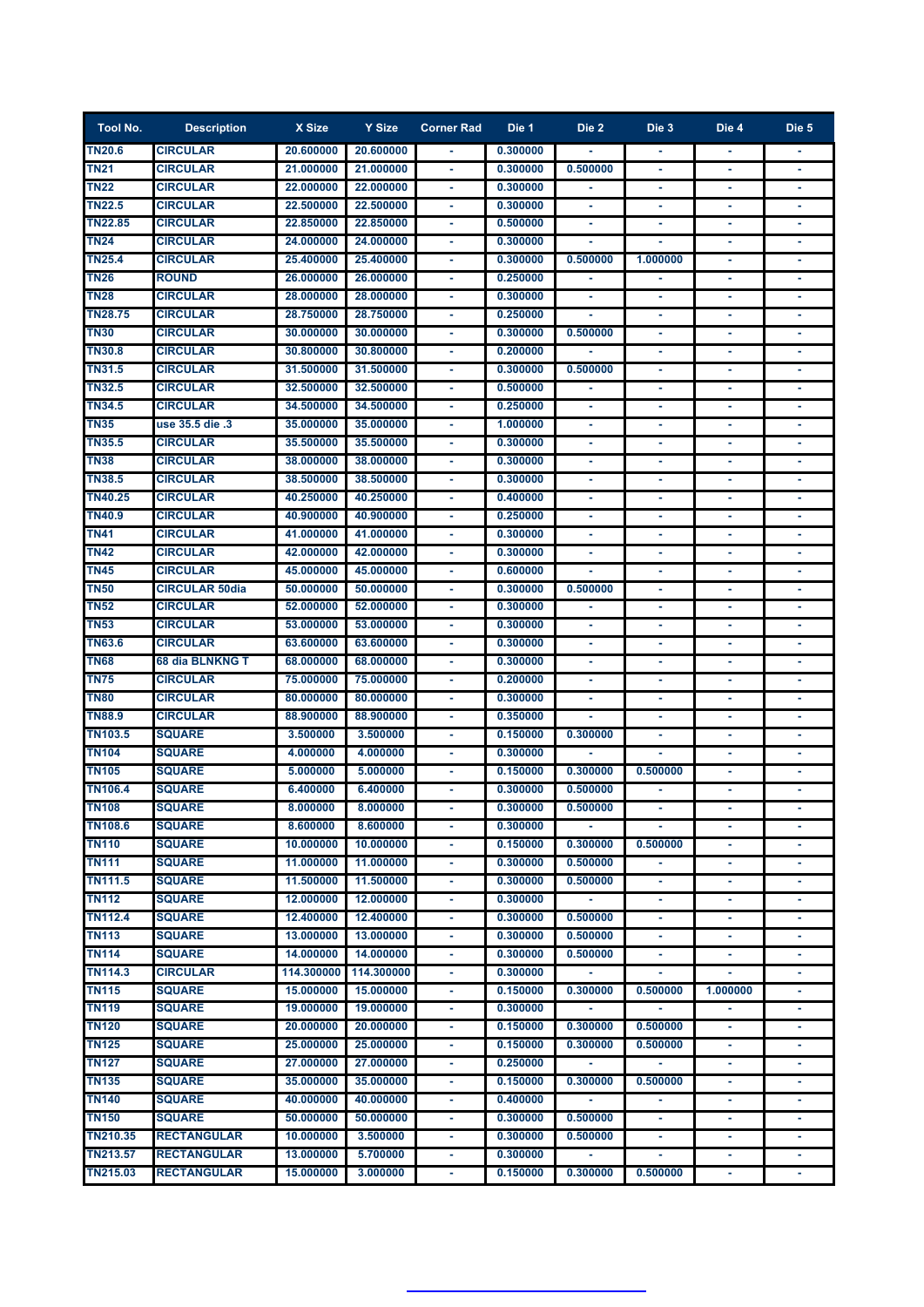| <b>Tool No.</b>            | <b>Description</b>    | X Size    | Y Size               | <b>Corner Rad</b>                               | Die 1    | Die 2          | Die 3    | Die 4          | Die 5 |
|----------------------------|-----------------------|-----------|----------------------|-------------------------------------------------|----------|----------------|----------|----------------|-------|
| <b>TN215.34</b>            | <b>RECTANGULAR</b>    | 15.000000 | 3.400000             | $\blacksquare$                                  | 0.500000 |                |          | ٠              |       |
| <b>TN216.25</b>            | <b>RECTANGULAR</b>    | 16.000000 | 2.500000             |                                                 | 0.300000 | 0.500000       |          |                |       |
| <b>TN216.52</b>            | <b>RECTANGULAR</b>    | 16.200000 | 5.200000             |                                                 | 0.300000 |                |          |                |       |
| <b>TN217.15</b>            | <b>RECTANGULAR</b>    | 17.000000 | 1.500000             |                                                 | 0.150000 | 0.300000       |          |                |       |
| <b>TN217.2</b>             | <b>RECTANGULAR</b>    | 17.000000 | 2.000000             |                                                 | 0.300000 |                |          |                |       |
| <b>TN220.05</b>            | <b>RECTANGULAR</b>    | 20.000000 | 5.000000             |                                                 | 0.150000 | 0.300000       | 0.500000 |                |       |
| <b>TN220.06</b>            | Rect.20 x 6           | 20,000000 | 6.000000             |                                                 | 0.300000 |                |          |                |       |
| TN220.13                   | <b>RECTANGULAR</b>    | 20.000000 | 13.000000            |                                                 | 0.300000 |                |          |                |       |
| <b>TN220.45</b>            | <b>RECTANGULAR</b>    | 20.000000 | 4.500000             |                                                 | 0.300000 | 0.500000       |          |                |       |
| <b>TN223.08</b>            | <b>RECTANGULAR</b>    | 23.000000 | 8.000000             |                                                 | 0.300000 | 0.500000       |          |                |       |
| <b>TN225.1</b>             | <b>RECTANGLE</b>      | 25.000000 | 10.000000            |                                                 | 0.300000 |                |          |                |       |
| <b>TN225.25</b>            | <b>RECTANGULAR</b>    | 25.000000 | 2.500000             |                                                 | 0.200000 | 0.300000       |          |                |       |
| <b>TN226.35</b>            | <b>RECTANGULAR</b>    | 26.000000 | 3.500000             |                                                 | 0.300000 | 0.500000       |          |                |       |
| <b>TN227.12</b>            | <b>RECTANGULAR</b>    | 27.000000 | 12.000000            |                                                 | 0.300000 |                | ٠        |                |       |
| <b>TN227.25</b>            | <b>RECTANGULAR</b>    | 27.000000 | 2.500000             | 0.500000                                        | 0.300000 |                |          |                |       |
| <b>TN228.05</b>            | <b>Rect 28x5</b>      | 28.000000 | 5.000000             | $\sim$                                          | 0.300000 |                | ٠        | $\blacksquare$ |       |
| <b>TN228.1</b>             | <b>RECTANGULAR</b>    | 28,000000 | 10.000000            | $\omega$                                        | 0.150000 | 0.500000       | ÷,       | ÷,             |       |
| <b>TN228.11</b>            | <b>RECTANGULAR</b>    | 28.200000 | 11.500000            | $\blacksquare$                                  | 0.300000 | 0.500000       | ٠        | $\sim$         | ٠     |
| <b>TN228.47</b>            | <b>Blanking punch</b> | 28.000000 | 4.750000             | 0.200000                                        | 0.200000 |                |          |                |       |
| <b>TN230.06</b>            | <b>RECTANGULAR</b>    | 30.000000 | 6.000000             |                                                 | 0.150000 | 0.300000       | 0.500000 | 1.200000       |       |
| <b>TN230.15</b>            | 30X15 Blanking        | 30.000000 | 15,000000            | 0.500000                                        | 0.300000 | 0.500000       |          |                |       |
| TN236.15                   | 36x16 blanking        | 36.000000 | 15.000000            | 2.500000                                        | 0.300000 |                | ٠        | $\blacksquare$ |       |
| TN237.05                   | rect 37.5 x 5         | 37.500000 | 5.000000             |                                                 | 0.300000 | ٠              | ٠        | $\blacksquare$ |       |
| <b>TN237.2</b>             | Rect 37.5 x 20        | 37.500000 | 20.000000            |                                                 | 0.300000 |                | ٠        | ٠              |       |
| <b>TN237.22</b>            | <b>RECTANGULAR</b>    | 37.000000 | 22.000000            |                                                 | 0.300000 |                | ٠        | ٠              |       |
| TN245.36                   | <b>RECTANGULAR</b>    | 45.000000 | 36.000000            |                                                 | 0.500000 |                |          |                |       |
| <b>TN246.25</b>            | <b>Rect. Blank</b>    | 46.000000 | 25.000000            | 0.500000                                        | 0.400000 |                |          |                |       |
| TN250.03                   | <b>RECTANGULAR</b>    | 50.000000 | 3.000000             |                                                 | 0.300000 |                |          |                |       |
| <b>TN250.06</b>            | <b>RECTANGULAR</b>    | 50.000000 | 6.000000             |                                                 | 0.150000 | 0.300000       | 0.500000 | 1.200000       |       |
| <b>TN250.08</b>            | <b>RECTANGULAR</b>    | 50.000000 | 8.000000             |                                                 | 0.300000 | 0.500000       |          |                |       |
| <b>TN260.27</b>            | P300 front pnl        | 60.000000 | 27.000000            | 0.500000                                        | 0.500000 |                |          |                |       |
| TN279.49                   | RECTANGULAR           | 7.900000  | 4.900000             |                                                 | 0.150000 |                |          |                |       |
| TN280.06                   | RECTANGULAR           | 80.000000 | 6.000000             |                                                 | 0.150000 | 0.300000       | 0.500000 |                |       |
| TN292.22                   | <b>RECTANGULAR</b>    | 9.200000  | 2.200000             |                                                 | 0.300000 |                |          |                |       |
| TN306.38                   | obround               | 6.000000  | 3.800000             | 1.900000                                        | 0.150000 | 0.300000       |          |                |       |
| <b>TN308.51</b>            | obround               | 8.000000  | 5.100000             | 2.550000<br>9.000000 4.000000 2.000000 0.500000 | 0.300000 |                |          |                |       |
| <b>TN309.4</b><br>TN309.43 | <b>Obround</b>        | 9.000000  |                      |                                                 | 0.300000 |                |          |                |       |
| <b>TN312.55</b>            | OBROUND<br>obround    | 12.000000 | 4.300000<br>5.500000 | 2.150000<br>2.750000                            | 0.150000 | 0.300000       |          |                |       |
| <b>TN312.8</b>             | obround               | 12.000000 | 8.000000             | 4.000000                                        | 0.300000 | 1.000000       |          |                |       |
| <b>TN312.9</b>             | obround               | 12.000000 | 9.000000             | 4.500000                                        | 0.300000 | 0.500000       | 0.600000 | $\blacksquare$ | ٠     |
| <b>TN313.8</b>             | Obround               | 13.000000 | 8.000000             | 4.040000                                        | 0.300000 |                |          | ٠              |       |
| <b>TN315.6</b>             | <b>OBROUND</b>        | 15.000000 | 6.000000             | 3.000000                                        | 0.150000 | 0.300000       | ٠        | ٠              | ٠     |
| <b>TN315.7</b>             | OBROUND               | 15,000000 | 7.000000             | $\sim$                                          | 0.800000 | ٠              | ٠        | ٠              | ٠     |
| <b>TN315.8</b>             | obround               | 15.000000 | 8.000000             | 4.000000                                        | 0.400000 | ٠              | ٠        | $\blacksquare$ |       |
| <b>TN316.13</b>            | Rect-3.25Rads         | 16.000000 | 12.500000            | 6.250000                                        | 0.300000 | 0.500000       | ä,       | ٠              |       |
| <b>TN317.1</b>             | Obround 17 x 1        | 17.000000 | 1.000000             | 0.500000                                        | 0.150000 | ٠              | ٠        | ٠              |       |
| TN319.3                    | obround               | 19.000000 | 3.000000             | 1.500000                                        | 0.300000 | ٠              | ٠        | ٠              | ٠     |
| <b>TN320.08</b>            | Obround 20 x8         | 20.000000 | 8.000000             | 4.000000                                        | 0.300000 | 0.500000       | ٠        | ٠              | ٠     |
| <b>TN320.12</b>            | obround               | 20.000000 | 12.000000            | 6.000000                                        | 0.400000 |                |          |                | ٠     |
| <b>TN320.4</b>             | obround               | 20.000000 | 4.000000             | 2.000000                                        | 0.150000 | У.<br>0.300000 | ۰<br>۰   | ٠<br>٠         |       |
| <b>TN320.45</b>            | obround               | 20.000000 | 4.500000             | 2.250000                                        | 0.150000 | 0.300000       |          | ٠              |       |
| <b>TN320.5</b>             | obround               | 20.000000 | 5.000000             | 2.500000                                        | 0.300000 | 0.500000       |          |                |       |
| <b>TN320.6</b>             | obround               | 20.000000 | 6.000000             | 3.000000                                        | 0.300000 |                |          |                |       |
| <b>TN320.7</b>             | obround               | 20.000000 | 7.000000             | 3.500000                                        | 0.150000 | 0.300000       | 0.500000 |                |       |
| <b>TN320.75</b>            | 20 x 7.5 Obr          | 20.000000 | 7.500000             | 3.750000                                        | 0.500000 |                |          |                |       |
| <b>TN320.8</b>             | <b>20 x 8 OBROUND</b> | 20.000000 | 8.000000             | 4.000000                                        | 0.300000 | ٠              |          |                |       |
|                            |                       |           |                      |                                                 |          |                |          |                |       |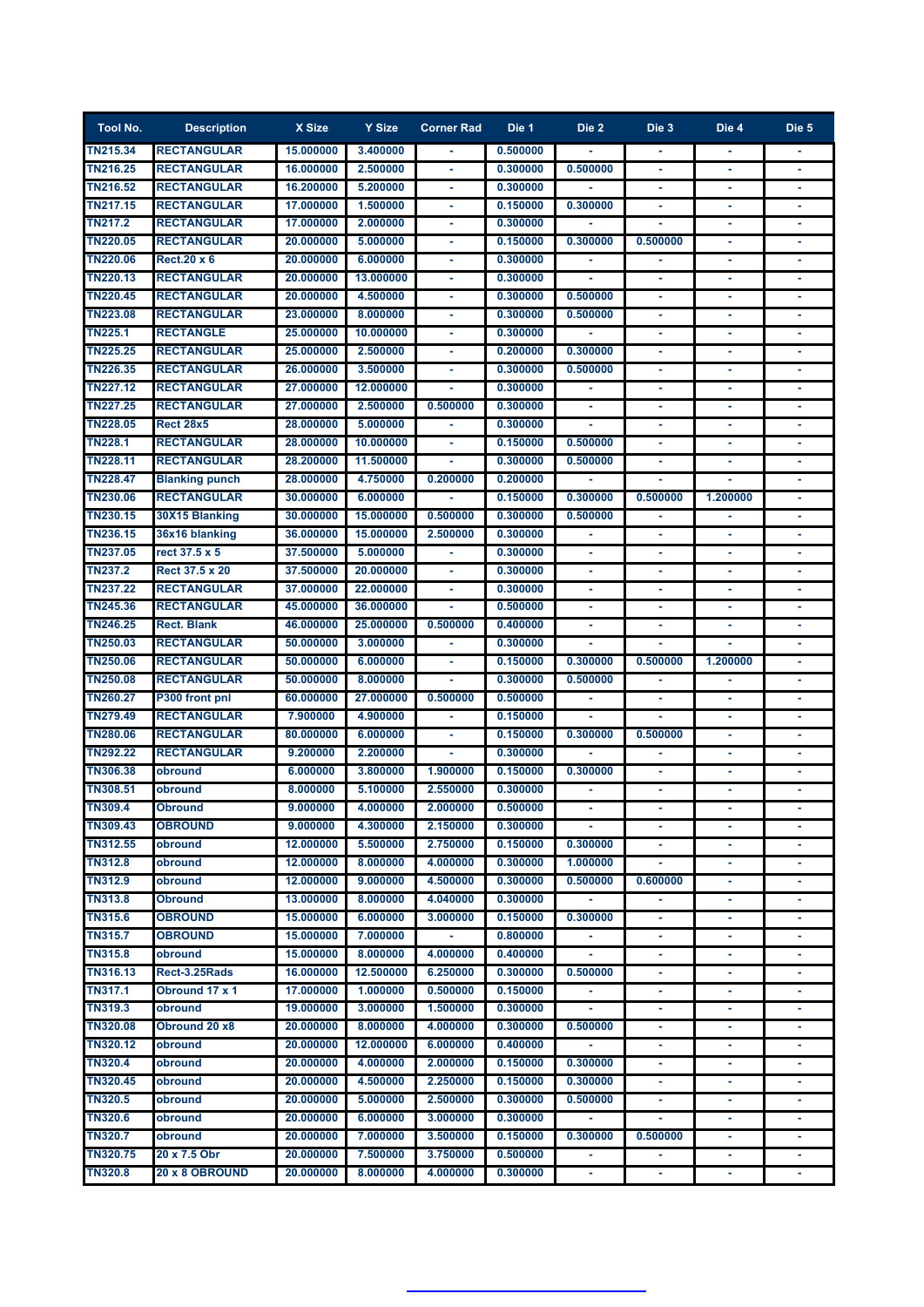| <b>Tool No.</b>                | <b>Description</b>                          | X Size                | Y Size                 | <b>Corner Rad</b> | Die 1                | Die 2          | Die 3          | Die 4          | Die 5 |
|--------------------------------|---------------------------------------------|-----------------------|------------------------|-------------------|----------------------|----------------|----------------|----------------|-------|
| <b>TN320.9</b>                 | obround                                     | 20.000000             | 9.000000               | 4.500000          | 0.300000             | 0.500000       | ٠              | ٠              |       |
| <b>TN322.8</b>                 | <b>22 x 8 OBROUND</b>                       | 20.000000             | 8.000000               | 4.000000          | 0.300000             |                |                |                |       |
| <b>TN325.12</b>                | Obround 25x12.5                             | 25.000000             | 12.500000              | 6.250000          | 0.500000             |                |                |                |       |
| <b>TN325.15</b>                | Obround 25 x 15                             | 25.000000             | 15.000000              | 7.500000          | 0.500000             |                |                |                |       |
| <b>TN327.12</b>                | obround                                     | 27.000000             | 12.000000              | 6.000000          | 0.300000             |                |                |                |       |
| <b>TN328.7</b>                 | obround                                     | 28.000000             | 7.000000               | 3.500000          | 0.300000             |                |                |                |       |
| <b>TN330.14</b>                | obround                                     | 30.000000             | 14.000000              | 7.000000          | 0.500000             |                |                |                |       |
| TN330.18                       | obround                                     | 30.000000             | 18,000000              | 9.000000          | 0.500000             |                |                |                |       |
| <b>TN330.95</b>                | obr. 30 x 9.5                               | 30.000000             | 9.500000               | 4.750000          | 0.150000             | 0.500000       |                |                |       |
| <b>TN338.28</b>                | obround                                     | 3.800000              | 2.800000               | 1.400000          | 0.300000             |                |                |                |       |
| <b>TN338.8</b>                 | <b>OBROUND</b>                              | 38.000000             | 8.000000               | 4.000000          | 0.150000             |                |                |                |       |
| <b>TN339.23</b>                | obr.39.5x23.5                               | 39.500000             | 23.500000              | 11.750000         | 0.500000             |                |                |                |       |
| <b>TN340.03</b>                | obround                                     | 40.000000             | 3.000000               | 1.500000          | 0.300000             | 0.500000       |                |                |       |
| <b>TN342.15</b>                | obr.42 x 15.5                               | 42.000000             | 15.500000              | 7.750000          | 0.500000             |                | ٠              |                |       |
| <b>TN342.18</b>                | <b>OBROUND</b>                              | 42.000000             | 18.000000              | 9.000000          | 0.400000             | ä,             |                |                |       |
| <b>TN350.5</b>                 | <b>OBROUND</b>                              | 50.000000             | 5.000000               | 2.500000          | 0.500000             | ٠              | ٠              | $\blacksquare$ |       |
| <b>TN370.12</b>                | obround                                     | 70.000000             | 12.000000              | 6.000000          | 0.250000             | $\blacksquare$ | ä              | $\blacksquare$ |       |
| TN395.65                       | obround                                     | 9.500000              | 6.500000               | 3.250000          | 0.300000             | $\blacksquare$ | $\blacksquare$ | $\sim$         | ٠     |
| TN465.61                       | 'Dee' 6.5 x 6.1                             | 6.500000              | 6.100000               |                   | 0.300000             | ÷              | ä,             | $\blacksquare$ |       |
| <b>TN501</b>                   | 9-way rs232                                 | 19.800000             | 11.300000              | 1.500000          | 0.300000             |                | ä,             | ٠              |       |
| <b>TN503</b>                   | 5mmcorner-rad                               | 16.000000             | 16.000000              |                   | 0.300000             | 0.500000       | ٠              |                |       |
| <b>TN504</b>                   | 30mmcorner-rad                              | 66.000000             | 66.000000              | $\sim$            | 0.300000             |                | ٠              | $\blacksquare$ |       |
| <b>TN505</b>                   | 20mmcorner-rad                              | 46.000000             | 46.000000              | $\sim$            | 0.300000             |                | ٠              | $\blacksquare$ |       |
| <b>TN506</b>                   | double dee                                  | 6.000000              | 3.400000               |                   | 0.300000             |                | ٠              | ٠              |       |
| <b>TN506.34</b>                | <b>DOUBLE D</b>                             | 6.000000              | 3.400000               |                   | 0.300000             |                | ٠              | ٠              |       |
| <b>TN507</b>                   | 30 dia upform                               | 30.000000             | 30.000000              |                   | 0.300000             |                |                | $\blacksquare$ |       |
| <b>TN508</b>                   | <b>75MM LOUVRE</b>                          | 75.000000             | 12.500000              | 8.000000          | 0.300000             | 0.500000       |                |                |       |
| <b>TN509</b>                   | 20 gang tool                                | 65.000000             | 50.000000              |                   | 0.300000             |                |                |                |       |
| <b>TN510</b>                   | <b>SPECIAL</b>                              | 11.000000             | 5.000000               |                   | 0.300000             |                |                |                |       |
| <b>TN511</b><br><b>TN512</b>   | proj gang tool                              | 60.000000             | 30.000000              |                   | 0.300000             |                |                |                |       |
|                                | Timp gang tool<br><b>DOUBLE D</b>           | 43.750000             | 6.350000               |                   | 0.300000             |                |                |                |       |
| <b>TN512.1</b><br><b>TN513</b> |                                             | 12.100000             | 10.600000<br>16,400000 |                   | 0.300000             |                |                |                |       |
| <b>TN513.12</b>                | Double dee<br><b>SINGLE D</b>               | 19.300000             |                        |                   | 0.300000             |                |                |                |       |
| <b>TN514</b>                   |                                             | 13.000000             | 12.000000              |                   | 0.300000             |                |                |                |       |
| <b>TN515</b>                   | double dee                                  | 16.000000<br>6.000000 | 13.000000<br>6.000000  |                   | 0.300000<br>0.300000 | 0.500000       |                |                |       |
| <b>TN516</b>                   | Csk 6dia, 3.5hol<br><b>M2.5 Countersink</b> |                       | 5.000000 5.000000      |                   | 0.300000             |                |                |                |       |
| <b>TN517</b>                   | hexagon 6.5 m-4                             | 7.000000              | 8.000000               |                   | 0.300000             |                |                |                |       |
| <b>TN518</b>                   | <b>Centre dot tool</b>                      | 3.000000              | 3.000000               | $\blacksquare$    | 0.300000             | 0.500000       | ä              |                |       |
| <b>TN519</b>                   | wedge 45'                                   | 13.500000             | 15.700000              | $\blacksquare$    | 0.300000             |                | ä              | Ξ              |       |
| <b>TN520</b>                   | double d                                    | 22.500000             | 18.500000              | $\blacksquare$    | 0.300000             | ä,             | ä              | $\blacksquare$ | ٠     |
| <b>TN521</b>                   | singleD 9.7x8.8                             | 9.700000              | 8.800000               | $\omega$          | 0.300000             | ä,             | ä,             | ٠              | ٠     |
| <b>TN522</b>                   | semi shear 4.8                              | 4.800000              | 4.800000               | ٠                 | 0.300000             | ٠              | ٠              | ٠              |       |
| <b>TN523</b>                   | <b>WD25 CONNECTOR</b>                       | 55.700000             | 13.900000              | 2.000000          | 0.300000             | ٠              | ٠              | ٠              | ٠     |
| <b>TN524</b>                   | 25 way standard                             | 41.900000             | 11.300000              | 1.600000          | 0.300000             | $\blacksquare$ | ä,             | $\blacksquare$ |       |
| <b>TN525.14</b>                | <b>TRIANGLE</b>                             | 25.000000             | 14.000000              | ٠                 | 0.250000             | $\blacksquare$ | ä,             | ٠              |       |
| <b>TN525.24</b>                | SINGLE D                                    | 25.650000             | 24.180000              | $\blacksquare$    | 0.500000             | ÷              | ä,             | ٠              |       |
| <b>TN525.64</b>                | TRIANGLE                                    | 25.000000             | 6.400000               | $\blacksquare$    | 0.250000             | ÷              | Ξ              | ٠              | ٠     |
| <b>TN526</b>                   | <b>Sperling lugs</b>                        | 22.000000             | 10.000000              | ٠                 | 0.300000             | ٠              | ٠              | ٠              | ٠     |
| <b>TN527</b>                   | plug socket                                 | 37.000000             | 37.500000              | 3.000000          | 0.300000             | ٠              | ٠              | ٠              | ٠     |
| <b>TN528</b>                   | Special 9-way                               | 19.800000             | 10.200000              | 1.600000          | 0.300000             | ٠              | ۰              | ٠              |       |
| <b>TN529</b>                   | Ellipse 6x7.8                               | 6.000000              | 4.800000               | ٠                 | 0.300000             | ٠              | ۰              | ٠              |       |
| <b>TN530</b>                   | upform 14.5 up2                             | 14.500000             | 0.000000               |                   | 0.500000             |                |                | ٠              |       |
| <b>TN531</b>                   | Csk 6dia 16swg                              | 6.000000              | 6.000000               | ٠                 | 0.300000             | ٠              |                | ٠              |       |
| <b>TN532</b>                   | CSK 6x3.5x18swg                             | 6.000000              | 6.000000               | ٠                 | 0.300000             |                |                | ٠              |       |
| <b>TN533</b>                   | <b>Csk 12x8.8x14sw</b>                      | 12.000000             | 12.000000              | ٠                 | 0.300000             |                |                | ٠              |       |
| <b>TN534</b>                   | Csk.8dia.5hole                              | 8.000000              | 8.000000               | ٠                 | 0.300000             |                |                |                |       |
|                                |                                             |                       |                        |                   |                      |                |                |                |       |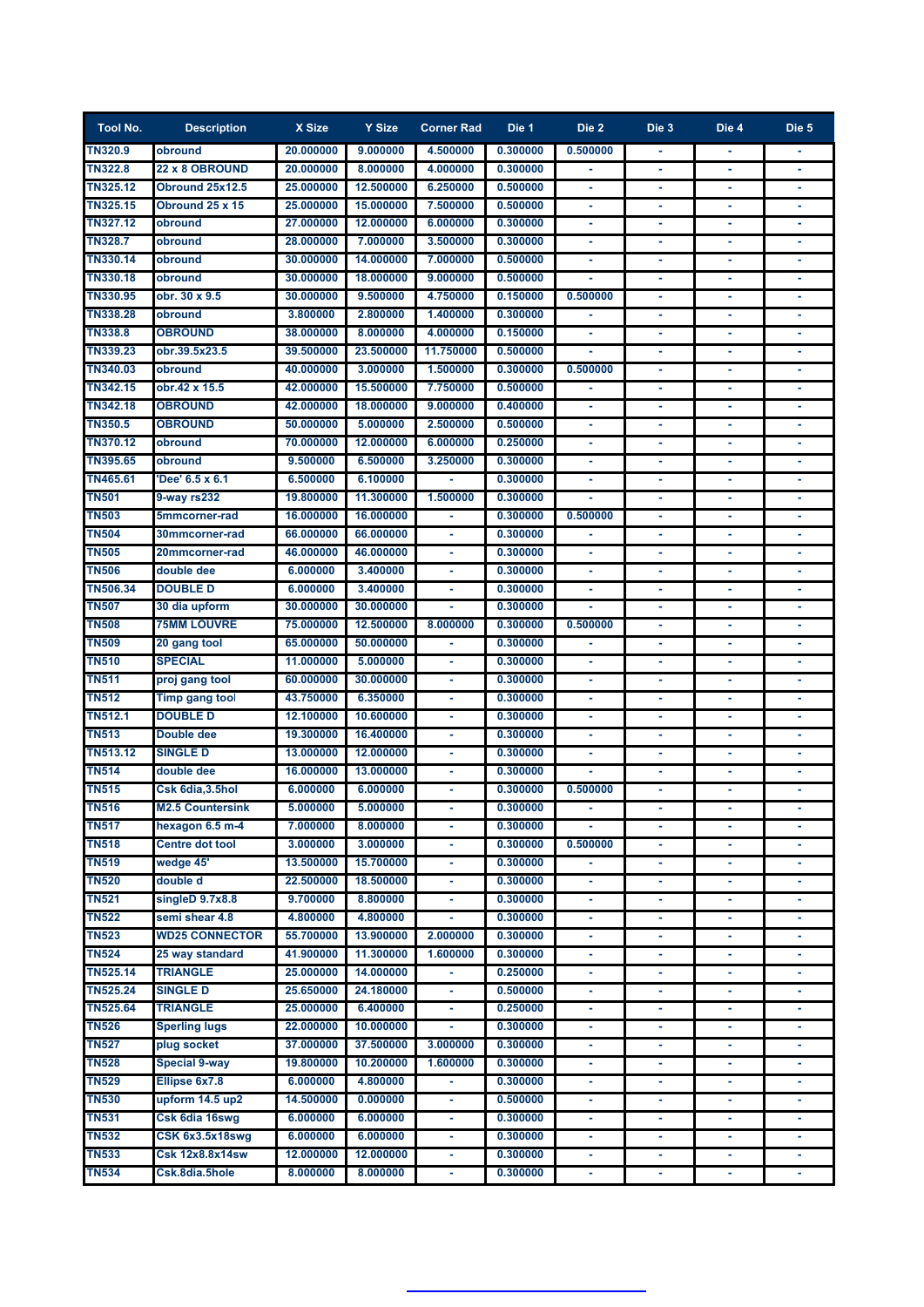| <b>Tool No.</b> | <b>Description</b>                  | X Size     | Y Size     | <b>Corner Rad</b> | Die 1    | Die 2          | Die 3 | Die 4          | Die 5 |
|-----------------|-------------------------------------|------------|------------|-------------------|----------|----------------|-------|----------------|-------|
| <b>TN535</b>    | Csk 10dia6hole                      | 10.000000  | 10.000000  |                   | 0.300000 |                |       |                |       |
| TN535.35        | 3.5mm 4GANG                         | 12.500000  | 12.500000  | 0.200000          | 0.150000 |                |       |                |       |
| <b>TN536</b>    | <b>Small Dimple</b>                 | 28.000000  | 28.000000  |                   | 0.300000 |                |       |                |       |
| <b>TN537</b>    | Csk 8dia-18swg                      | 8.000000   | 8.000000   |                   | 3.000000 |                |       |                |       |
| <b>TN538</b>    | Csk 8 dia 16swg                     | 8.000000   | 8.000000   |                   | 0.300000 |                |       |                |       |
| <b>TN539</b>    | <b>Double D</b>                     | 16.100000  | 13.700000  |                   | 0.300000 |                |       |                |       |
| <b>TN540</b>    | <b>Blanking tool</b>                | 25.000000  | 30.300000  |                   | 0.350000 |                |       |                |       |
| <b>TN540.2</b>  | <b>BLANKING TOOL</b>                | 40.000000  | 20.000000  |                   | 0.800000 |                |       |                |       |
| <b>TN541</b>    | <b>Thump Csk 13Dia</b>              | 13.000000  | 13.000000  |                   | 0.500000 |                |       |                |       |
| <b>TN542</b>    | 20.5sq rad11.25                     | 20.500000  | 20.500000  | 11.250000         | 0.300000 |                |       |                |       |
| <b>TN543</b>    | <b>10 radcruciform</b>              | 26.000000  | 26.000000  |                   | 0.300000 |                |       |                |       |
| <b>TN544</b>    | <b>Boot Detail</b>                  | 13.500000  | 11.500000  |                   | 0.500000 |                |       |                |       |
| <b>TN545</b>    | <b>Blanking tool</b>                | 71.000000  | 33.000000  | 0.500000          | 0.500000 | $\blacksquare$ | ٠     | ä,             |       |
| <b>TN545.35</b> | <b>BLANKING TOOL</b>                | 45.000000  | 35.000000  | 3.000000          | 0.150000 | $\blacksquare$ | ä,    | $\blacksquare$ | ٠     |
| <b>TN546</b>    | 10 Dia Csk.                         | 10.000000  | 10.000000  |                   | 0.300000 | ÷              | ä     | ٠              |       |
| <b>TN547</b>    | RSB 3 lug blank                     | 46.000000  | 93.000000  | ٠                 | 0.300000 | ٠              | ٠     | ٠              |       |
| <b>TN548</b>    | 3 lug inner det                     | 21.000000  | 13,000000  | $\blacksquare$    | 0.500000 | ٠              | ٠     | ٠              |       |
| <b>TN549</b>    | <b>Thump Csk</b>                    | 6.000000   | 6.000000   | $\blacksquare$    | 0.150000 | ÷              |       | $\blacksquare$ |       |
| <b>TN550</b>    | <b>Double D</b>                     | 16.200000  | 13.700000  | ٠                 | 0.400000 |                |       |                |       |
| <b>TN551</b>    | <b>DW Plates</b>                    | 70.000000  | 30.000000  |                   | 0.300000 |                |       |                |       |
| <b>TN552</b>    | Triangle 22.5'                      | 8.500000   | 20.000000  | 0.500000          | 0.300000 |                | ٠     |                |       |
| <b>TN553</b>    | <b>Triangle 33.1x24.75</b>          | 33.100000  | 24.750000  | 2.300000          | 0.350000 | ٠              | ٠     | ٠              |       |
| <b>TN554</b>    | 1-024-102                           | 106.500000 | 17.000000  | ٠                 | 0.500000 | ٠              | ٠     | ٠              |       |
| <b>TN554.48</b> | <b>Elliptical</b>                   | 5.400000   | 4.800000   |                   | 0.300000 | ٠              |       | ٠              |       |
| <b>TN555</b>    | Downform dimple                     | 15.000000  | 0.001000   |                   | 0.500000 |                |       |                |       |
| <b>TN556</b>    | <b>M-5 Hex Avdel</b>                | 7.250000   | 7.250000   |                   | 0.300000 |                |       |                |       |
| <b>TN557</b>    | <b>6dia SEMI SHEAR</b>              | 6.000000   | 6.000000   |                   | 1.000000 |                |       |                |       |
| <b>TN558</b>    | <b>28 x 10 UPFORM</b>               | 10.000000  | 28.000000  |                   |          |                |       |                |       |
| <b>TN559</b>    | <b>LOCK HOLE</b>                    | 16.000000  | 16.000000  |                   | 0.300000 |                |       |                |       |
| <b>TN560</b>    | Large dimple                        | 52.000000  | 52.000000  |                   |          |                |       |                |       |
| <b>TN561</b>    | <b>Blanking tool</b>                | 71.000000  | 63.000000  |                   |          |                |       |                |       |
| <b>TN562</b>    | <b>DOUBNLE D</b>                    | 12.600000  | 11.100000  |                   | 0.300000 |                |       |                |       |
| <b>TN563</b>    | <b>ELIPSE</b>                       | 4.500000   | 3.700000   |                   | 0.200000 |                |       |                |       |
| <b>TN565</b>    | <b>ELIPSE</b>                       | 4.500000   | 3.700000   |                   | 0.200000 |                |       |                |       |
| <b>TN566</b>    | <b>Blanking Tool</b>                | 33.550000  | 34.800000  | 1.000000          | 0.300000 |                |       |                |       |
| <b>TN567</b>    | <b>Blanking Tool</b>                | 66.570000  | 53.480000  | 1.000000          | 0.300000 |                |       |                |       |
| <b>TN568</b>    | <b>Blanking Tool</b>                | 38.100000  | 67.000000  | 1.000000          | 0.300000 |                |       |                |       |
| <b>TN569</b>    | 20 dia knockout                     | 20.000000  | 20.000000  |                   |          |                |       |                |       |
| <b>TN570</b>    | Single D                            | 13.700000  | 13.050000  | ٠                 | 0.250000 | ٠              | ٠     | $\blacksquare$ |       |
| <b>TN571</b>    | <b>HEXAGON</b>                      | 6.100000   | 6.100000   | $\omega$          | 0.200000 | $\blacksquare$ | ٠     | $\blacksquare$ | ٠     |
| <b>TN572</b>    | 20-ten S hook                       | 73.000000  | 39.000000  | $\blacksquare$    | 0.300000 | $\blacksquare$ | ٠     | ٠              | ٠     |
| <b>TN573</b>    | 20-ten s hook                       | 20.000000  | 19.000000  | ٠                 | 0.300000 | ٠              | ٠     | ٠              | ٠     |
| <b>TN574</b>    | <b>Bow tie</b>                      | 30.000000  | 6.000000   | ٠                 | 0.300000 | ÷              | ٠     | ٠              |       |
| <b>TN575</b>    | <b>M4 UPFORM CSK</b>                | 8.000000   | 8.000000   | $\blacksquare$    |          | ٠              | ä,    | ٠              | ٠     |
| <b>TN576</b>    | 6 dia GANG                          | 81.000000  | 56.000000  | $\blacksquare$    | 0.300000 | ٠              | ä,    | $\blacksquare$ | ٠     |
| <b>TN577</b>    | 3mmcorner rad                       | 12.000000  | 12.000000  | $\blacksquare$    | 0.150000 | 0.300000       | ä,    | ٠              | ٠     |
| <b>TN578</b>    | blanking tool                       | 13.000000  | 8.000000   | ÷                 | 0.600000 |                | ٠     | ٠              |       |
| <b>TN579</b>    | <b>Blanking Tool</b>                | 25.000000  | 10.000000  | 4.000000          | 0.500000 | ٠              | ٠     | ٠              | ٠     |
| <b>TN580</b>    | <b>BLANKING TOOL</b>                | 27.500000  | 12.000000  |                   | 0.600000 |                | ٠     | ٠              |       |
| <b>TN581.81</b> | <b>8.1 AF HEXAGON</b>               | 9.000000   | 9.000000   |                   | 0.300000 | 0.500000       | ä,    | ٠              | ٠     |
| <b>TN582</b>    | upform                              | 24.000000  | 24.000000  |                   | 0.500000 |                |       | ٠              |       |
| <b>TN583</b>    | <b>BURRTOOL</b>                     | 3.000000   | 3.000000   | ٠                 | 0.150000 | ٠              | ٠     | ٠              |       |
| <b>TN584</b>    | <b>TAPTOOL M3</b>                   | 3.000000   | 3.000000   | ٠                 | 0.200000 | ٠              | ٠     | ٠              | ٠     |
| <b>TN587.57</b> | <b>BLANKING TOOL</b><br>plinth 2000 | 87.000000  | 57.000000  | $\blacksquare$    | 0.500000 | ٠              | ٠     | ۰              |       |
| <b>TN690</b>    | 1-024-102                           | 106.500000 | 17.000000  | $\blacksquare$    | 0.500000 | $\blacksquare$ | ä,    | ٠              | ٠     |
| <b>TN999</b>    | RECTANGULAR                         | 105.000000 | 101.000000 | ٠                 | 0.300000 | 0.500000       | ٠     | ٠              | ٠     |